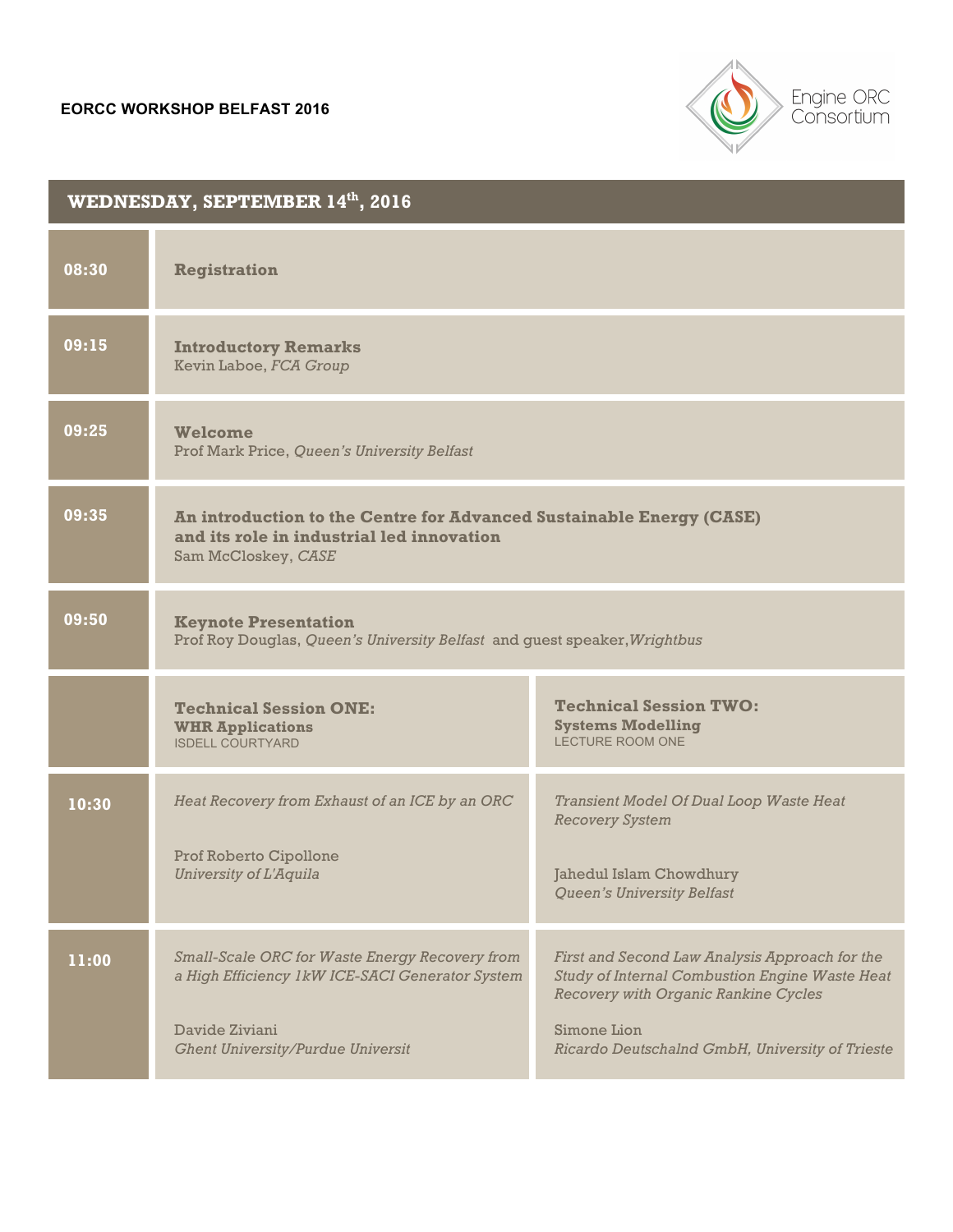| 11:30 | <b>Novel Application for WHR on Stationary Engines</b>                                                                                                                                        | Beyond the Thermodynamic Analysis in the ORC<br><b>Fluid Selection Process for Small Scale</b><br><b>Applications</b>                                        |
|-------|-----------------------------------------------------------------------------------------------------------------------------------------------------------------------------------------------|--------------------------------------------------------------------------------------------------------------------------------------------------------------|
|       | Lionel Macey<br><b>ThermTech Ltd</b>                                                                                                                                                          | Lorenzo Tocci<br>Entropea Labs                                                                                                                               |
| 12:00 | Optimization of an Invertible HTHP/ORC System<br>for Cooling Water Waste Heat Recovery from<br><b>Internal Combustion Engines</b><br><b>Bernardo Peris Pérez</b><br><b>University Jaume I</b> | <b>Dynamic Modeling of Waste Heat Recovery</b><br>Organic Rankine Cycle Systems in the Amesim<br>Platform<br>Ludovic Guillaume<br><b>University of Liege</b> |
| 12:30 | <b>Waste Heat Recovery Technologies:</b><br>A broader assessment and a coherent package to<br>meet the upcoming 2025 CAFE standard -<br><b>Business and technology perspective</b>            | Meeting the Challenge of Organic Rankine Cycle<br><b>Based Waste Heat Recovery Simulation</b>                                                                |
|       | Sudhi Uppuluri<br><b>CSEG</b>                                                                                                                                                                 | <b>John Murray</b><br><b>Mentor Graphics</b>                                                                                                                 |
| 13:00 | Lunch                                                                                                                                                                                         |                                                                                                                                                              |
|       | <b>Technical Session ONE:</b><br><b>WHR Applications</b><br><b>ISDELL COURTYARD</b>                                                                                                           | <b>Technical Session TWO:</b><br><b>Systems Modelling</b><br><b>LECTURE ROOM ONE</b>                                                                         |
| 14:00 | Organic Rankine Cycle for Marine Applications<br>using a New Refrigerant                                                                                                                      | Lessons Learned from Numerical Modelling of<br>Multiple Heat Source Organic Rankine Cycle for<br><b>Engine Applications</b>                                  |
|       | Léa Verger<br>Enertime                                                                                                                                                                        | Dr Mattia De Rosa<br>Queen's University Belfast                                                                                                              |
| 14:30 | A Tale of Two Circuits: ORCs for Electrical<br><b>Generators or for Fossil Fuelled Vehicles</b>                                                                                               | Thermo-Economic Optimization of Organic<br>Rankine Cycle Systems for Waste Heat Recovery<br>From Exhaust and Recirculated Gases of Heavy<br>Duty Trucks      |
|       | <b>Thomas Cromie</b><br><b>AgriAD</b> Power                                                                                                                                                   | Ludovic Guillaume<br><b>University of Liege</b>                                                                                                              |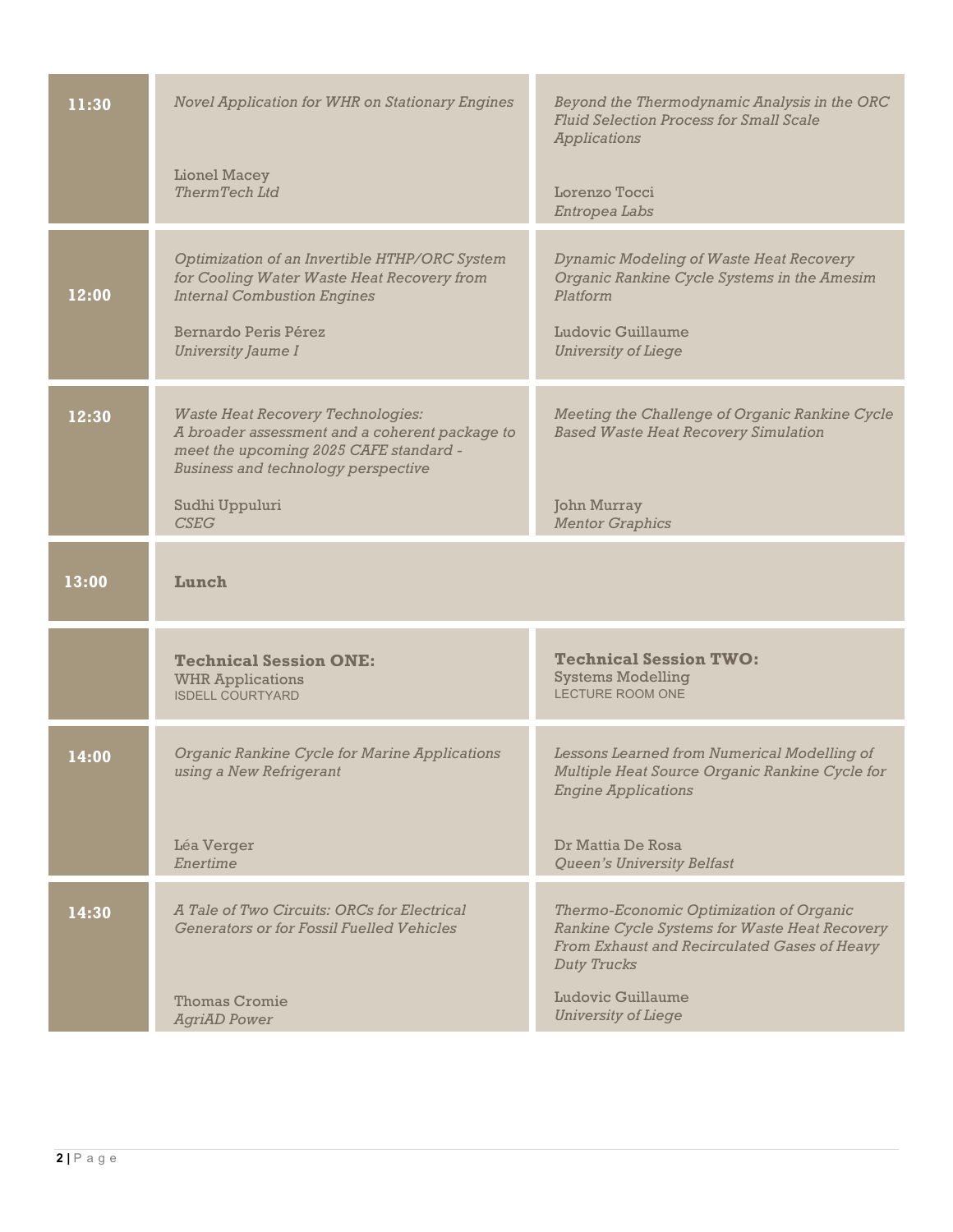| 15:00 | Organic Rankine Cycles: Challenges in Light Duty<br>Passenger Vehicle Implementation<br>Eric Lott                                                                                                                                                 | Exemplary Thermoeconomic Assessment of a<br><b>Small ORC Application Using Dynamic Simulation</b><br>Models<br><b>Adrian Rettig</b> |
|-------|---------------------------------------------------------------------------------------------------------------------------------------------------------------------------------------------------------------------------------------------------|-------------------------------------------------------------------------------------------------------------------------------------|
|       | Vetri Chandrasekaran<br><b>FCA</b> Group                                                                                                                                                                                                          | Lucerne University of<br><b>Applied Sciences and Arts</b>                                                                           |
| 15:30 | Industrial Waste Heat for Electricity and District<br>Heat Production: Demonstration Plant in a Steel<br>Mill based on ORC Technology for using Electric<br><b>Arc Furnace Fumes</b><br><b>Miguel Ramirez</b><br>Tecnalia Research and Innovation |                                                                                                                                     |
| 16:00 | <b>Panel Discussion on Controls</b> chaired by Dr Ingo Friedrich, IAV<br>PANEL: Dr Vincent Grelet, Dr Emanuel Feru and Dr Ingo Friedrich                                                                                                          |                                                                                                                                     |
| 17:15 | <b>Wrap up and close</b><br>Kevin Laboe, FCA Group                                                                                                                                                                                                |                                                                                                                                     |
| 19:00 | Networking - Drinks in Belfast City Centre (rendez vous at the Crown Bar, Great Victoria St).                                                                                                                                                     |                                                                                                                                     |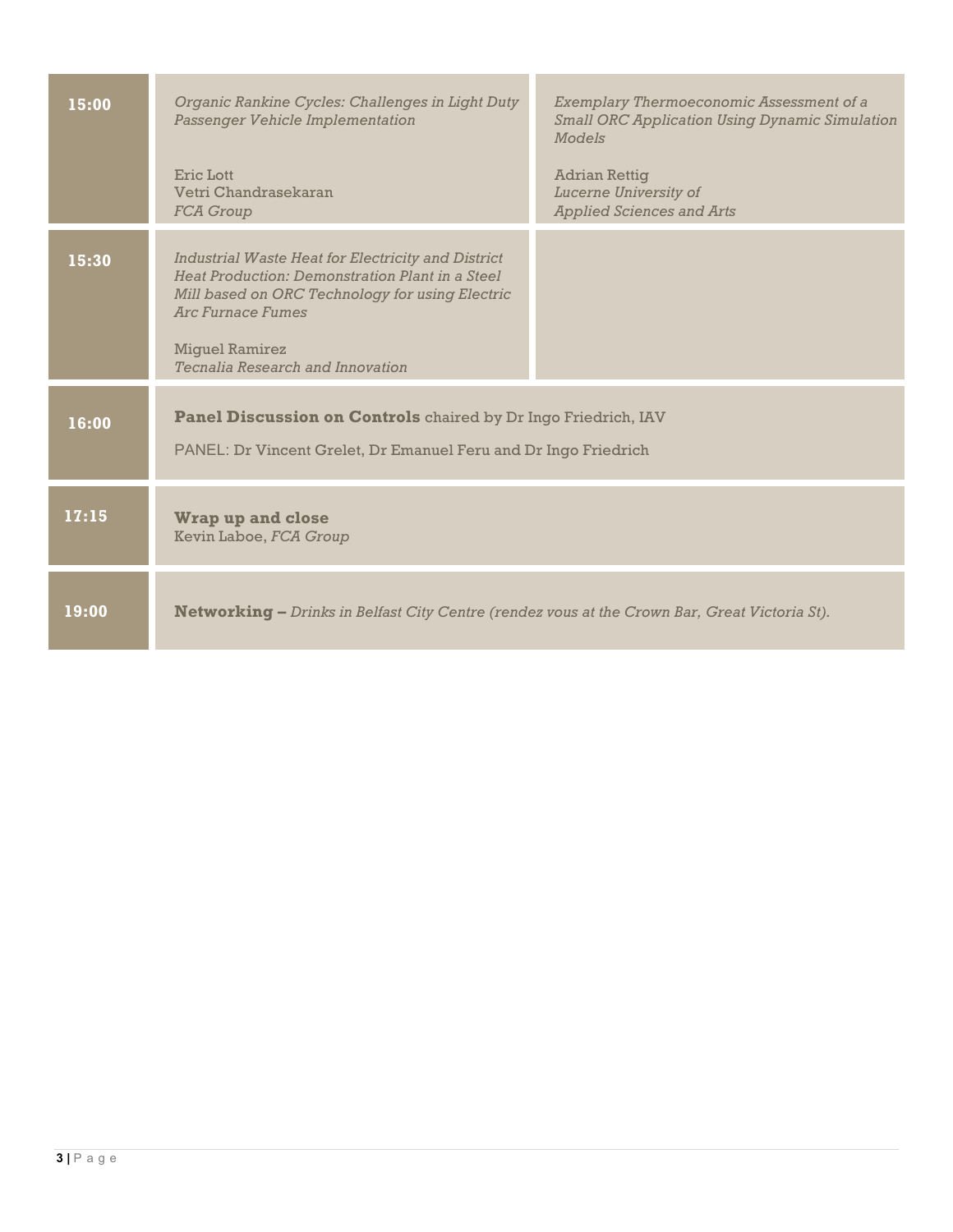## **THURSDAY, SEPTEMBER 15th, 2016**

| 09:15 | <b>Welcome back and recap</b><br>Kevin Laboe, FCA Group                                                                              |                                                                          |
|-------|--------------------------------------------------------------------------------------------------------------------------------------|--------------------------------------------------------------------------|
| 09:20 | <b>Piston expanders in ORC applications</b><br>Dr Christos Markides, Imperial College London                                         |                                                                          |
|       | <b>Technical Session THREE: Testing</b><br><b>ISDELL COURTYARD</b>                                                                   |                                                                          |
| 09:50 | Experimental Investigations of the Valorization of<br>the Exhaust Waste Heat of a Gasoline Engine<br><b>Based on a Rankine Cycle</b> |                                                                          |
|       | <b>Oliver Dumont</b><br><b>University of Liege</b>                                                                                   |                                                                          |
| 10:20 | Testing of a Flexible ORC Thermal Architecture                                                                                       |                                                                          |
|       | Dr Angad Panesar<br><b>University of Brighton</b>                                                                                    |                                                                          |
| 10:50 | Developing a Test Bed for Small-Scale ORC<br><b>Expanders in Waste-Heat Recovery Applications</b>                                    |                                                                          |
|       | Dr Martin White<br>Imperial College London                                                                                           |                                                                          |
| 11:20 | <b>Coffee</b>                                                                                                                        |                                                                          |
|       | <b>Technical Session FOUR: Controls</b><br><b>ISDELL COURTYARD</b>                                                                   | <b>Technical Session FIVE: Working Fluids</b><br><b>LECTURE ROOM ONE</b> |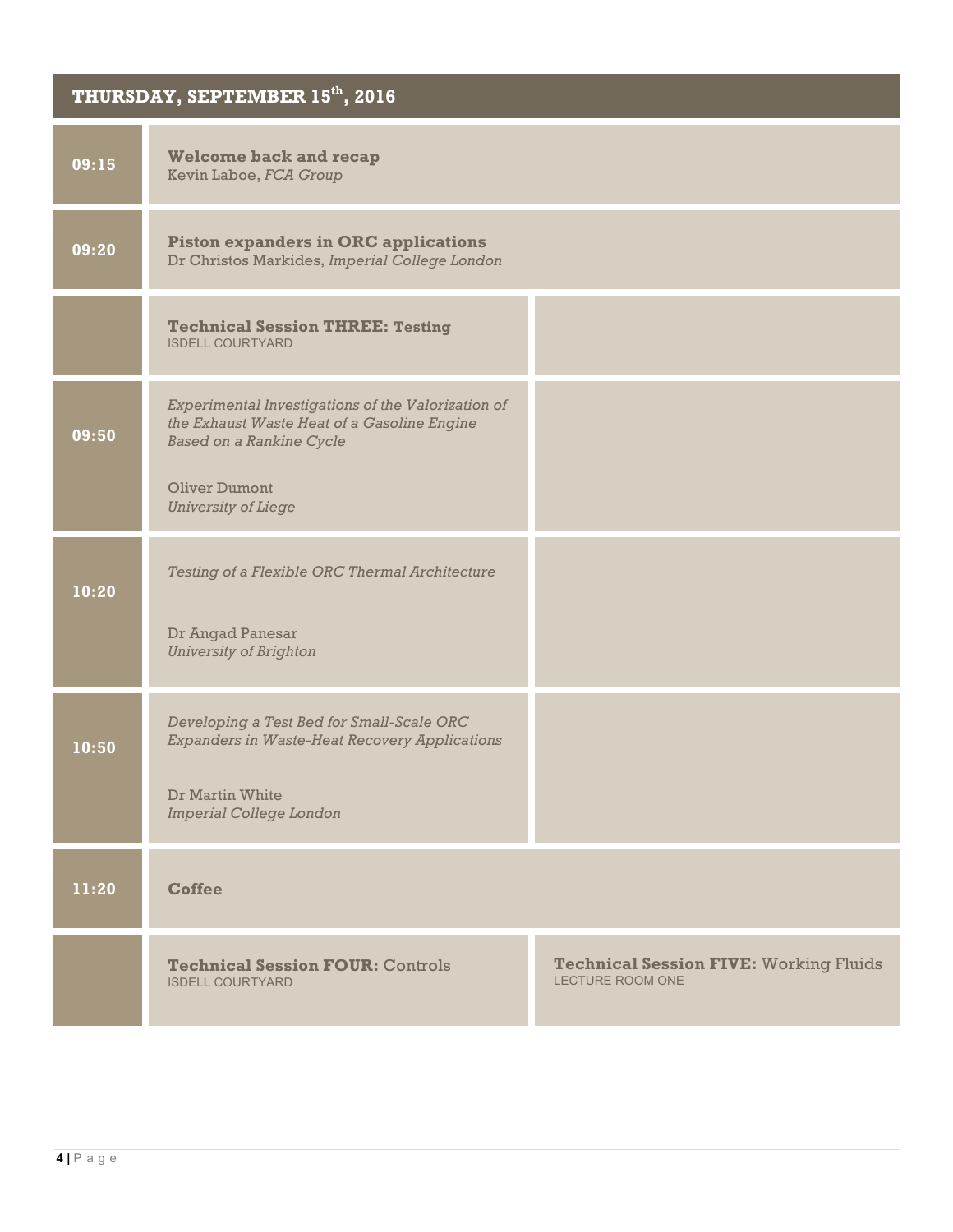| 11:40 | Supervisory Control of a Heavy-Duty Diesel Engine<br>with an Electrified Waste Heat Recovery System                                   | Holistic Evaluation of ORC Working Fluids for<br>Mobile Applications based nn Screening of the<br>Pubchem Database                                                 |
|-------|---------------------------------------------------------------------------------------------------------------------------------------|--------------------------------------------------------------------------------------------------------------------------------------------------------------------|
|       | Dr Ir Emanuel Feru<br><b>TNO Automotive</b>                                                                                           | Dr Markus Preißinger<br><b>University of Bayreuth</b>                                                                                                              |
| 12:10 | Control of ORC based Waste Heat Recovery<br><b>Systems in Heavy-Duty Vehicles</b>                                                     | Integrated Working-Fluid Design and ORC<br><b>System Optimisation for Waste-Heat Recovery</b><br>Using Camd and The Saft- $\gamma$ Mie Equation Of<br><i>State</i> |
|       | <b>Shilp Dixit</b><br><b>Flanders Make</b>                                                                                            | Dr Martin White<br>Imperial College London                                                                                                                         |
| 12:50 | Lunch                                                                                                                                 |                                                                                                                                                                    |
| 13:50 | <b>Preview Control of Engine Waste Heat Energy</b><br><b>Conversion Systems</b>                                                       | A Cost-Based ORC Design Methodology Applied<br>to a Heavy-Duty Vehicle                                                                                             |
|       | Jianhua Zhang<br>North China Electric Power University                                                                                | Dr Ir Chris Criens<br><b>Flanders Make</b>                                                                                                                         |
| 14:20 | <b>Improving Safe Operation of Organic Rankine</b><br>Cycle Units in Automotive Applications using<br><b>Model Predictive Control</b> | Pragmatic Coolant Heat Recovery and Organic<br>Rankine for Road And Off-Road Vehicles                                                                              |
|       | Andrés Hernández<br><b>Ghent University</b>                                                                                           | Pierre Leduc<br><b>IFPEN</b>                                                                                                                                       |
| 14:50 | Performance Assessment of Waste Heat Recovery<br>Rankine Cycle Based System For Heavy Duty<br><b>Trucks</b>                           | <b>Automotive Waste Heat Recovery: ORC Working</b><br>Fluid Selection Driven by a Thermodynamic<br>Approach                                                        |
|       | <b>Dr Vincent Grelet</b><br>ULg / UCBL1                                                                                               | Dr Kevin Morgan<br><b>Queen's University Belfast</b>                                                                                                               |
| 15:10 | <b>Coffee</b>                                                                                                                         |                                                                                                                                                                    |
| 15:30 | <b>Panel Discussion on ORC Working Fluids</b><br>PANEL: Dr Markus Preißinger, Dr Mark Sweeney, Prof Roy Douglas                       |                                                                                                                                                                    |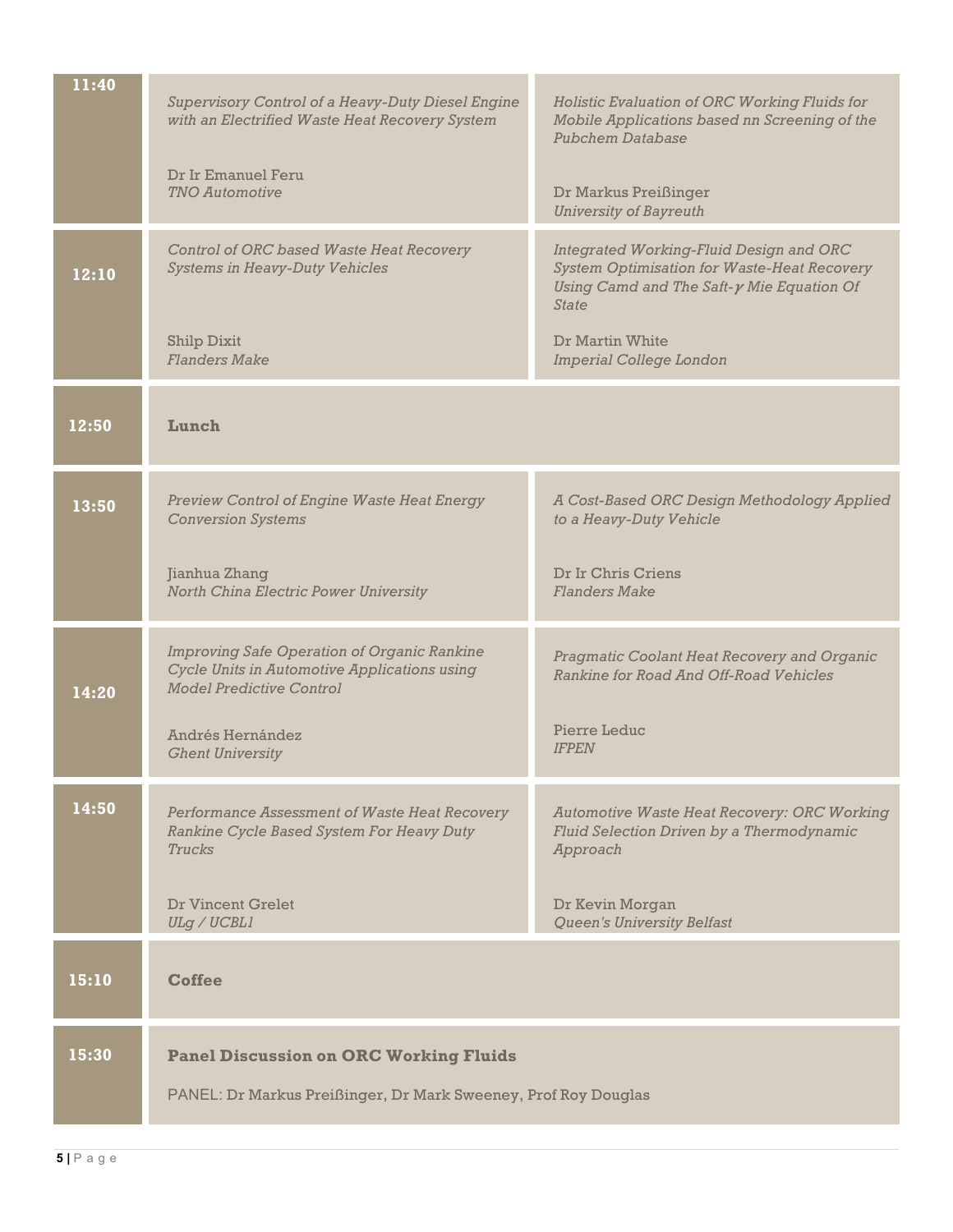| 16:40 | <b>Wrap Up and close</b><br>Kevin Laboe, FCA Group                      |
|-------|-------------------------------------------------------------------------|
| 19:00 | <b>Dinner and networking - Conference dinner within Titanic Belfast</b> |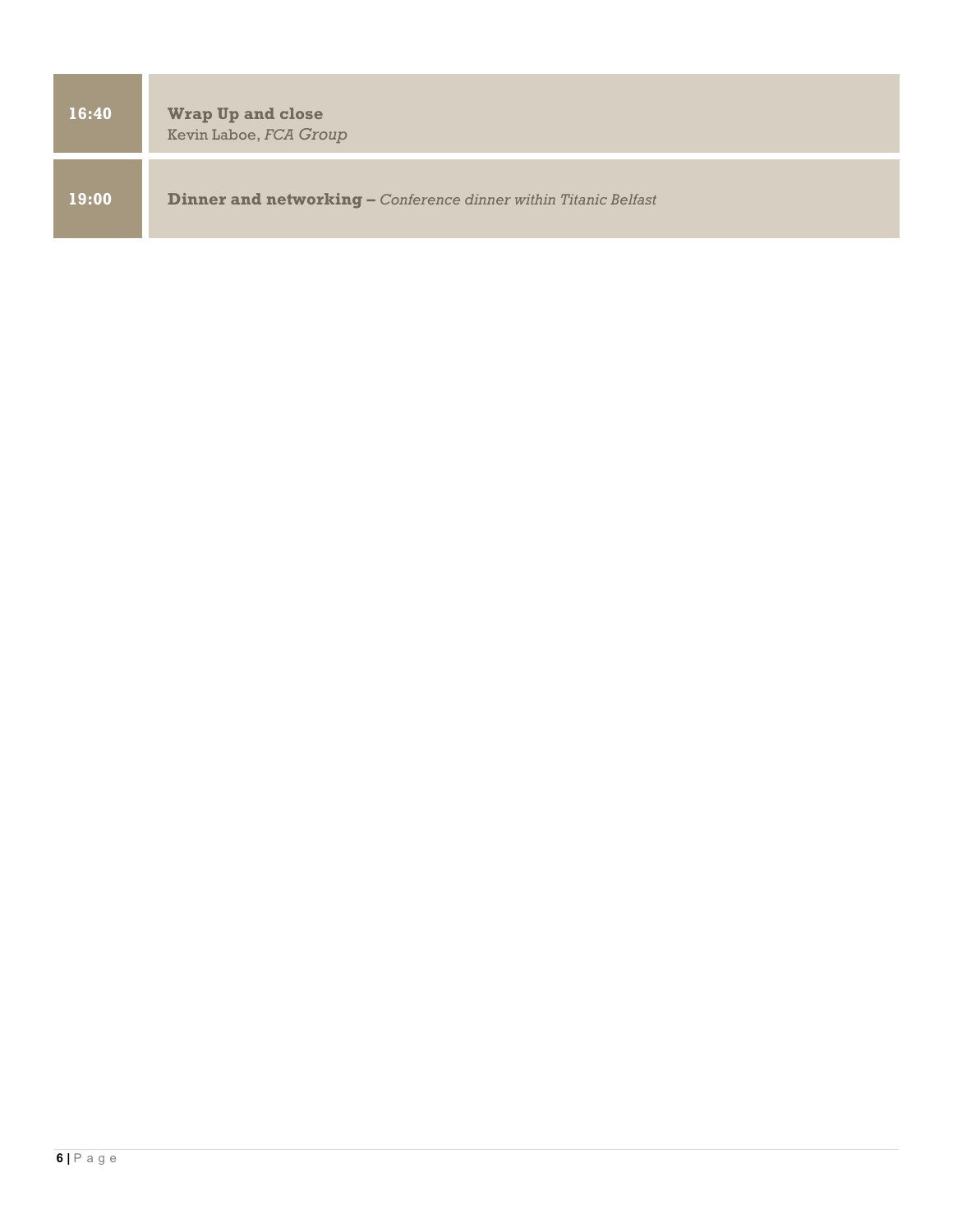| FRIDAY, SEPTEMBER 16 <sup>th</sup> , 2016 |                                                                                                                                 |                                                                                                                              |
|-------------------------------------------|---------------------------------------------------------------------------------------------------------------------------------|------------------------------------------------------------------------------------------------------------------------------|
| 09:15                                     | <b>Welcome back and recap</b><br>Kevin Laboe, FCA Group                                                                         |                                                                                                                              |
| 09:20                                     | <b>Financing Sustainable Energy Projects</b><br>Chris Holmes, Green Investment Bank                                             |                                                                                                                              |
|                                           | <b>Technical Session SIX: Expander</b><br>Technologies<br><b>ISDELL COURTYARD</b>                                               | <b>Technical Session SEVEN: Heat</b><br><b>Exchanger Techologies</b><br><b>LECTURE ROOM ONE</b>                              |
| 09:50                                     | Integration and Optimization of a Piston Expander<br>For Exhaust Heat Recovery on a Heavy Duty Truck                            | Modular Evaporator for Rankine Cycle Waste<br><b>Heat Recovery</b>                                                           |
|                                           | Rémi Daccord<br><b>EXOES</b> - Rankine Technologies                                                                             | Robert Cloudt<br><b>Bosal Emission Control Systems</b>                                                                       |
| 10:20                                     | Expander Technologies: New Expander<br><b>Technologies and Market Needs</b>                                                     | <b>Engine Waste Heat Recovery and Heat</b><br><b>Exchanger Development</b>                                                   |
|                                           | Sam Cockerill<br>Libertine FPE Ltd                                                                                              | Dr. Dong Junqi<br>Zhejiang Yinlun Machinery                                                                                  |
| 10:50                                     | Aerodynamic Design and Stress Analysis of 100 kW<br>Radial Inflow Turbine For Organic Rankine Cycle<br>System                   | Novel Heat Transfer Concepts Using R245fa in<br>Organic Rankine Cycle with High Temperature<br><b>Exhaust Gas</b>            |
|                                           | Dr Lei Chen<br><b>Heavy Engineering Research Association</b>                                                                    | Dr. Hajam Abbas<br><b>Heavy Engineering Research Association</b>                                                             |
| 11:20                                     | <b>Coffee</b>                                                                                                                   |                                                                                                                              |
| 11:40                                     | Design of a Radial Expander for Organic Rankine<br>Cycle Waste Heat Recovery In High Efficiency Off-<br><b>Highway Vehicles</b> | A System-Level Approach to the Development<br>of Optimized ORC Waste Heat Recovery<br><b>Components For Heavy-Duty Truck</b> |
|                                           | Dr Apostolos Karvountzis-Kontakiotis<br><b>Brunel University London</b>                                                         | Paul Anschel<br>BorgWarner Inc.                                                                                              |